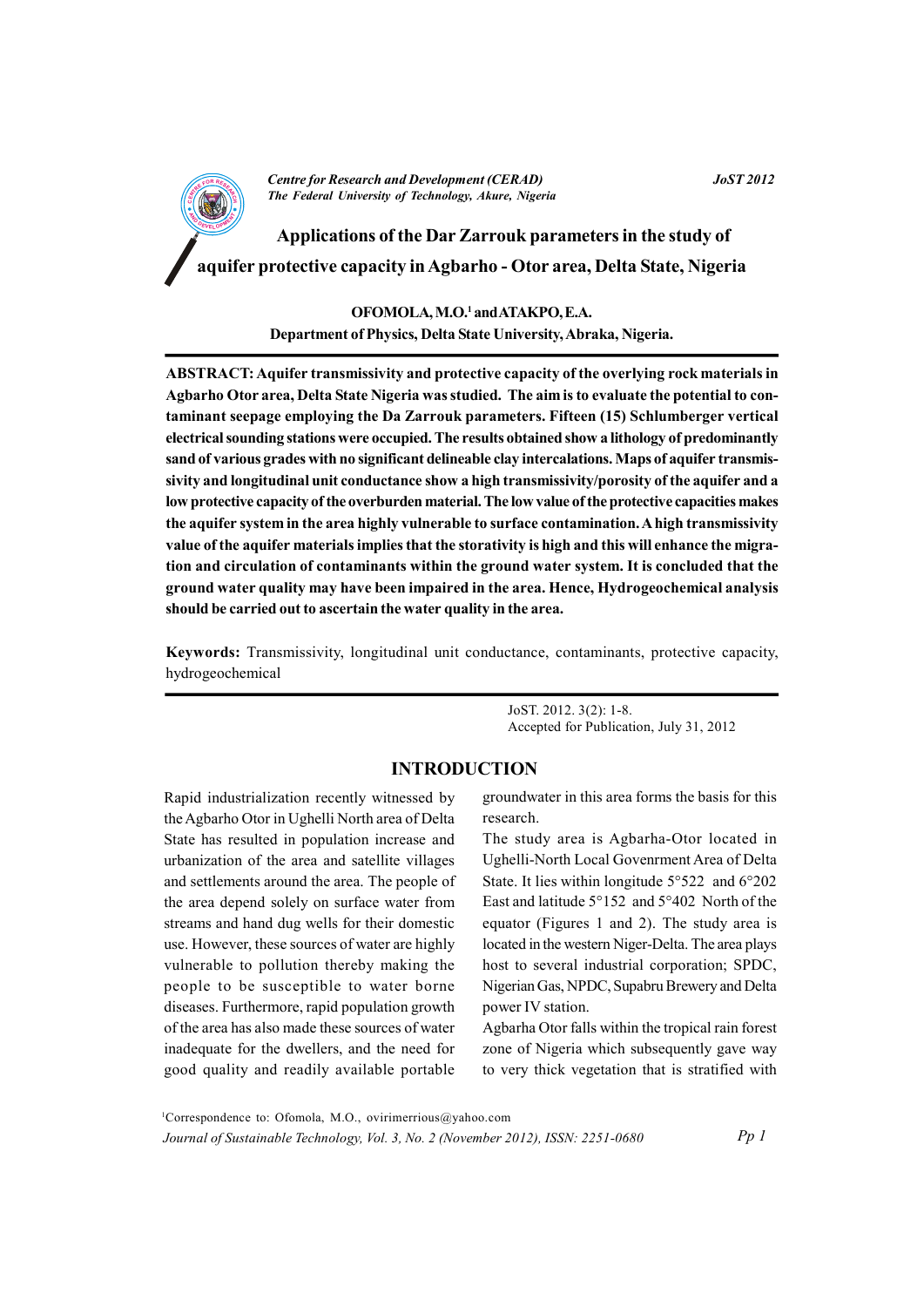the much thicker vegetation occurring along river channels and this normally typifies primary vegetation while the presence of grassland with sparse trees and shrubs typifies the secondary vegetation pattern within the vegetation belt.

Generally, two major wind systems influence the climate in the area. They are the Northeast trade wind blowing cold dry air from the Sahara and the South-west trade wind blowing cold moist air from the Atlantic Ocean. The South-west winds prevails almost throughout the year that is from March – October, while the North-east trade wind is responsible for the cold dry period (Harmattan) which influences the area for about four months (November – February). This brings about two types of seasons within a year: the rainy and dry seasons respectively, (Iloeje 1981). The high commercial and industrial activities in the area have increased environmental concern in relation to waste generation and management and ground water contamination. The uncontrolled and indiscriminate dumping of waste materials on the land surface, landfill and water bodies has placed the groundwater at the risk of being contaminated. Also, the activities of oil companies working in the area can also have negative impact of the groundwater.

Estimation of the impact of these waste materials, and oil leakage on ground water quality requires the determination of the transmissivity of the aquifer materials and protective capacity of the overburden rocks.

Transmissivity is a major property of an aquifer and aids in the characterization of rocks as water conducting media/strata. The ability of the overburden to retard and filter percolating fluid is a measure of its protective capacity (Belmonte et al, 2004). Estimating these properties from pumping tests can be very expensive and time consuming. Surface geoelectrical methods offer an alternative, rapid and cost effective approach for aquifer evaluation and groundwater quality assessment using empirical relations between hydraulic and geoelectric parameters (Hubbard and Robin, 2002).

The objective of the study is to evaluate the aquifer characteristics in terms of the Dar-Zarouk parameters and hence, the transmissivity of the aquifers and the protective capacities of the overburden rocks. The results of this investigation, by inference, will give clue to the probable impairment of groundwater quality in the area.



A.  $\triangle$  ves  $5.75$  $\triangle$  vess ⋽  $\overline{\wedge}$  ve AGBARH 5.55  $\frac{1}{6.2}$  $\Delta$  VES Stations

Figure 1: Map of Delta state showing the study area

Figure 2: Location and Data acquisition map of the study area

Journal of Sustainable Technology, Vol. 3, No. 2 (November 2012), ISSN: 2251-0680

 $Pp2$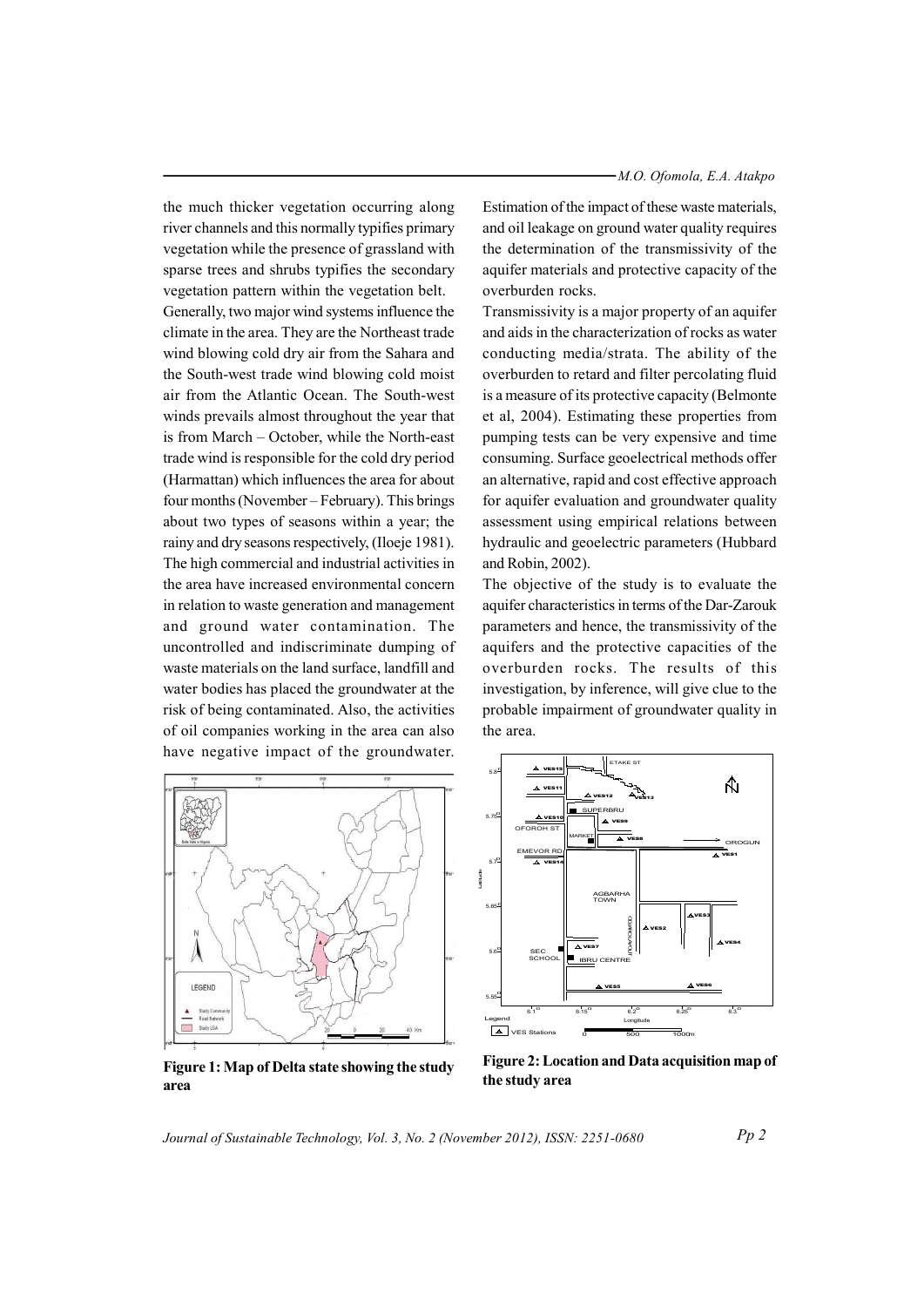#### **THEORETICAL FRAMEWORK**

The combination of the thickness and resistivity of the geoelectric layers into single variables; the Dar-Zarouk parameters of Transverse resistance  $(R)$  and Longitudinal conductance  $(S)$ , can be used as a basis for the evaluation of aquifer properties such as transmissivity and protective capacity of the overburden rock materials (Ekwe et al, 2006). For a horizontal, homogenous and isotropic layer, the Dar-Zarouk parameters of transverse resistance and longitudinal conductance are obtained thus (Revnolds, 1977):

$$
Si = \sum_{i=1}^{n} \frac{hi}{\rho i}
$$
 (1)  

$$
Ri = \sum_{i=1}^{n} \rho ihi
$$
 (2)

where  $\pi$  and  $\hbar i$  are the layer resistivity and thickness of the ith layer. Also, the aquifer transmissivity T is expressed as the product of the hydraulic conductivity  $(k)$  and layer thickness  $(h)$ , that is,

$$
T = kh \tag{3}
$$

For clean saturated aquifers whose natural fluid characteristics are fairly constant (that is, no appreciable impact on the general ground water quality by surface contaminants load), the hydraulic conductivity is proportional to the resistivity of the aquifer (Ehirim et al., 2009). This implies that in the absence of a pumping test data, the aquifer hydraulic conductivity K can be approximated to the true resistivity of the aquifer derived from geoelectric investigation (Ehirim et al., 2009). Therefore,

$$
T = kh = \rho h \tag{4}
$$

But the product of the resistivity to its thickness is the transverse resistance  $(R)$ , which is numerically equal to the transmissivity (Henriet, 1976). The longitudinal conductance  $(S)$  gives a measure of the impermeability of a confining clay/shale layer. Such layers have low hydraulic conductivity  $(k)$  and low resistivity. Protective capacity ( $P_c$ ) of the overburden layers is therefore proportional to its longitudinal conductance (Henriet, 1976), that is

$$
P_c = S = \sum_{c=0}^{n} \frac{hi}{\rho_c}
$$
 (5)

### **METHODOLOGY**

The ABEM Signal Averaging System 1000 digital Terrameter was used for the resistivity data acquisition. The Schlumberger array design was adopted for the data acquisition because of its sensitivity to surface inhomogeneities (Sharma, 1997). Fifteen vertical electrical sounding (VES) stations were occupied during the surface hydrogeophysical investigation to achieve a relatively good coverage of the area (Figure 2). The current electrodes were spread to a maximum field allowable distance of 600m from each centre point occupied.

The data obtained from the electrical resistivity survey was presented as field curves, which were interpreted through partial curve matching (Koefoed, 1979) with the help of master curves (Orellana and Mooney, 1966) and auxiliary point charts (Zohdy, 1965; Keller and Frischnecht, 1966). The thickness and resistivity values obtained from the partial curve matching were then used for a quantitative computer iteration using the Resist Software (Vandern Velpen, 1988) to obtain the first order geoelectric parameters (the layer resistivity  $\pi$ ) and the layer thickness

Journal of Sustainable Technology, Vol. 3, No. 2 (November 2012), ISSN: 2251-0680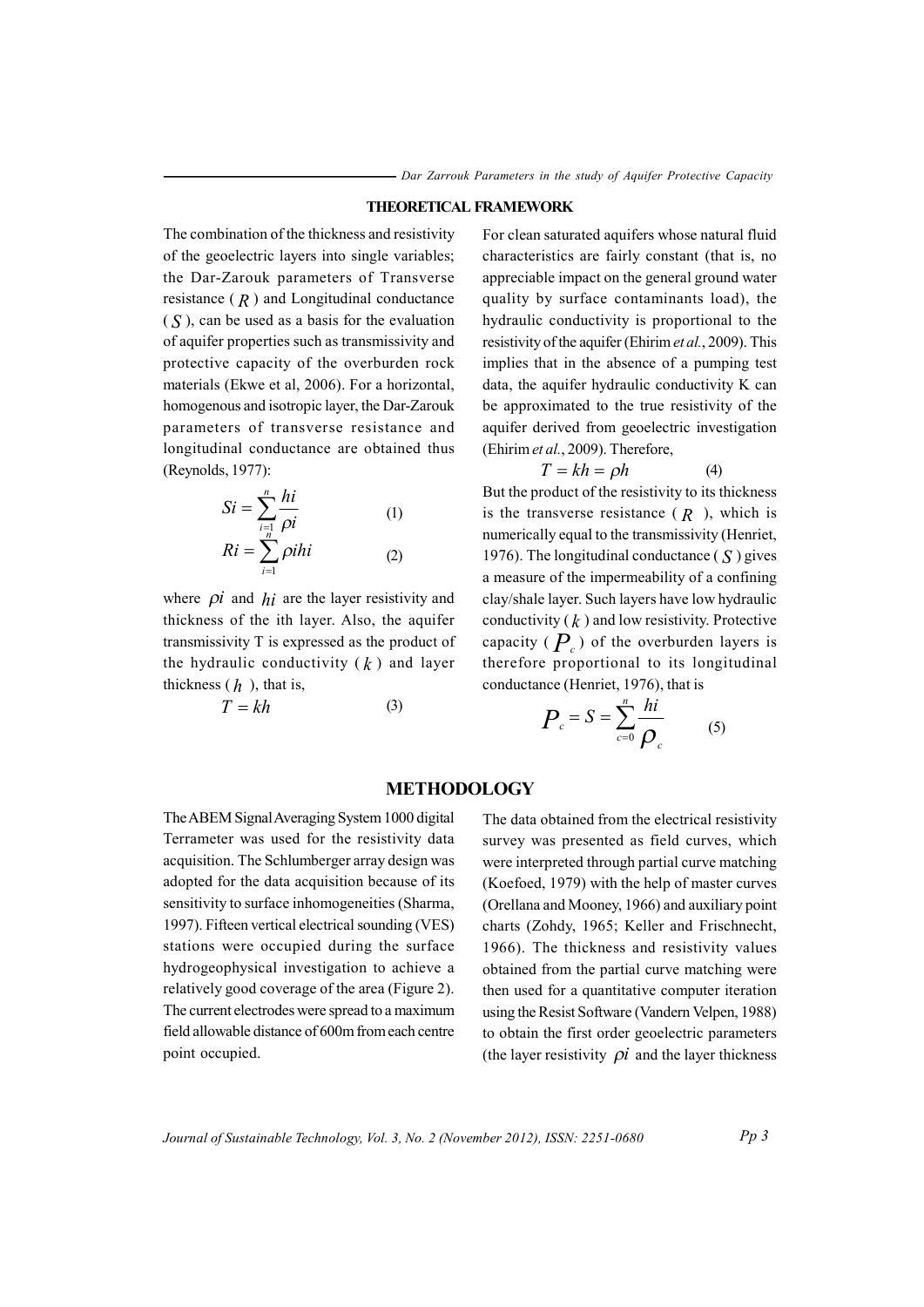$hi$  for the ith layer). These first order geoelectric parameters were utilized in deriving the longitudinal unit conductance (S) and transmissivity (T), thereby determining the overburden protective capacity in the area (Ehirim, 2010; Atakpo and Ayolabi, 2008; Oladapo, 2004)

## **RESULTS AND DISCUSSION**

The longitudinal unit conductance and transmissivity values (Table 1), derived from the first order geoelectric parameters was used to generate maps which gives information on the protective capacity of the aquifer. This rating, modified according to Oladapo et al., (2004), gave the longitudinal conductance/protective capacity rating as  $>10$  (Excellent), 5-10 (Very Good), 0.7-4.9 (Good), 0.2-0.69 (Moderate),  $0.1$ -0.19 (Weak) and <0.1 (Poor). Poor and weak protective zones are prone to leachate pollution.

#### **Aquifer Transmissivity Map**

Aquifer transmissivity of the area varies from 2068 to 14081  $\Box$ m<sup>2</sup> (Figure 3). Considering also, the transmissivity rating of Gheorghe (1978), Table 2, the values are  $>500$   $\Box$ m<sup>2</sup> and they correspond to zones where the thickness and resistivity of the aquifer are large. The high transmissivity values suggest that the aquifer materials are highly permeable to fluid movement within the aquifer which is a function of the porosity of the area, which possibly may enhance the migration and circulation of contaminants in the groundwater aquifer system. The fact that the aquiferous materials in the study area are highly permeable and relatively shallow, suggests that the groundwater has a high propensity of being contaminated over large area once the aquifer receives contaminant from any surface source.

#### **Longitudinal Unit Conductance Map**

The longitudinal unit conductance map gives information on the overburden protective capacity of the aquifer in the area. This is because the earth medium acts as a natural filter to percolating fluid. Its ability to retard and filter percolating ground surface polluting fluid is a measure of its protective capacity (Olorunfemi et al., 1999). The highly impervious clayey overburden, which is characterized by relatively high longitudinal conductance, offers protection to the underlying aquifer. The longitudinal unit conductance (S) values obtained from the study area are generally less than 0.1mhos, ranging from 0.01208 to 0.09247 mhos (Table 1). The low values of the protective capacity is due to the absence of significant overburden impermeable rock material (clay/shale), which can impede contaminant infiltration. The implication of this is that any surface contaminant travels down at a faster rate and goes into storage in the aquifer with relative ease and with unprecedented impact on the general ground water quality over time. However, around VES 3, 4, 8 and 9 the longitudinal unit conductance has the highest values ranging from 0.5 to 0.9mhos (Figure 4), making that region fairly protected when compared to the other regions. Therefore, groundwater development in the area should be done around VES 3 and 4.

Journal of Sustainable Technology, Vol. 3, No. 2 (November 2012), ISSN: 2251-0680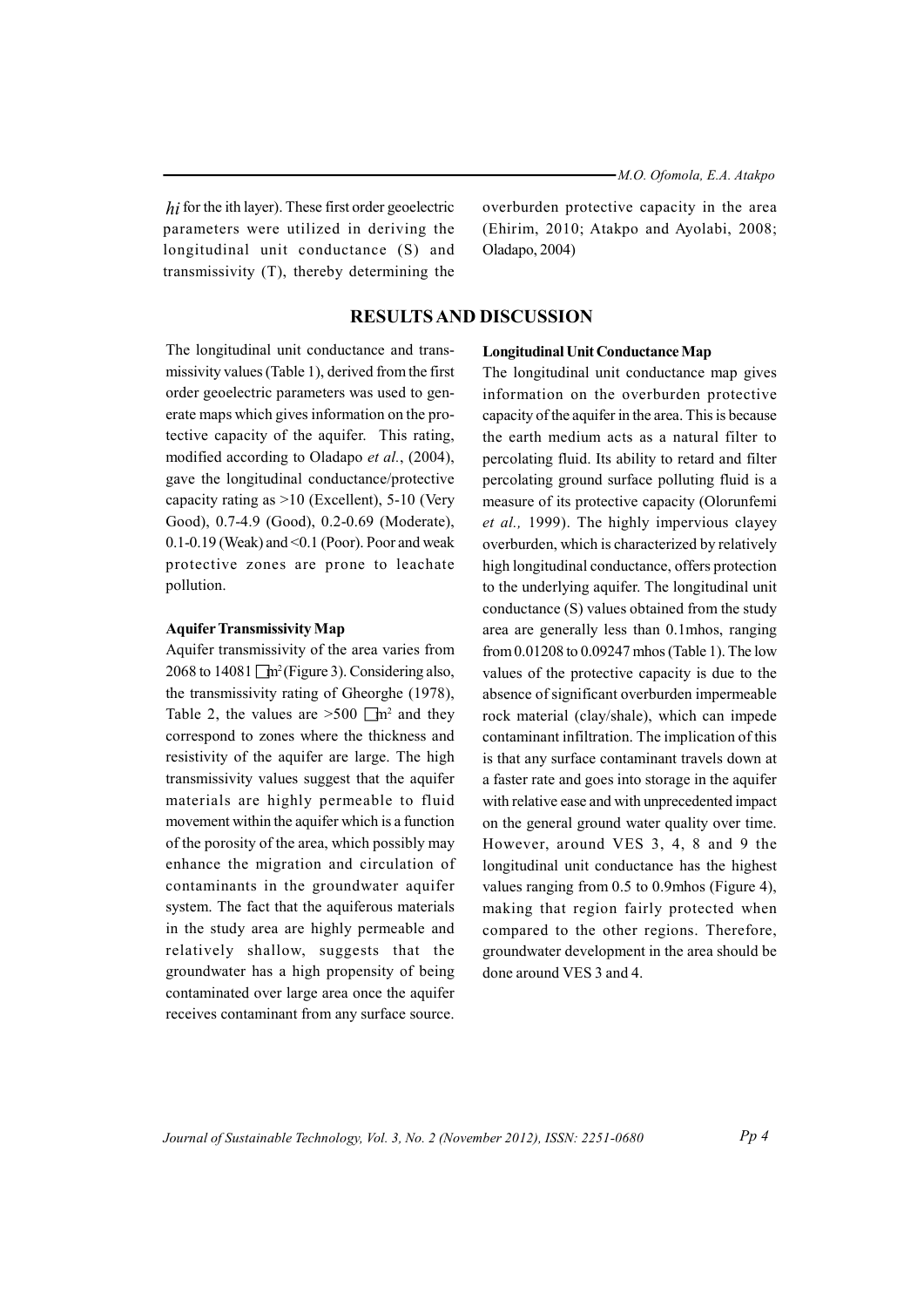| VES<br>Stn.             | Resistivity<br>$(\Omega m)$ | Thickness<br>(m)         | Depth<br>(m)             | <b>Inferred Lithology</b> | Curve<br>Type           | Transmissivity | S (mhos) |
|-------------------------|-----------------------------|--------------------------|--------------------------|---------------------------|-------------------------|----------------|----------|
|                         |                             |                          |                          |                           |                         | $(\Omega m^2)$ |          |
| $\overline{1}$          | 2318.9                      | 0.8                      | 0.8                      | Topsoil                   | $\overline{\text{KHK}}$ | 9146           | 0.01727  |
|                         | 3022.0                      | 3.3                      | 4.1                      | Fine - Coarse Sand        |                         |                |          |
|                         | 1004.9                      | 9.1                      | 13.2                     | sand                      |                         |                |          |
|                         | 2636.9                      | 16.8                     | 30.0                     | Fine - Coarse sand        |                         |                |          |
|                         | 1374.3                      | $\frac{1}{2}$            | $\frac{1}{2}$            |                           |                         |                |          |
| $\overline{c}$          | 2152.0                      | 1.1                      | 1.1                      | Topsoil                   | ΚH                      | 13478          | 0.0182   |
|                         | 2455.3                      | 5.7                      | 6.8                      | Fine - coarse sand        |                         |                |          |
|                         | 936.0                       | 14.4                     | 21.2                     | sand                      |                         |                |          |
|                         | 1136.9                      | $\frac{1}{2}$            | $\overline{\phantom{a}}$ |                           |                         |                |          |
| $\overline{\mathbf{3}}$ | 1159.2                      | 0.8                      | $0.8$                    | Topsoil                   | <b>KHK</b>              | 9629           | 0.01208  |
|                         | 2285.0                      | 3.6                      | 4.3                      | Fine - coarse sand        |                         |                |          |
|                         | 1319.2                      | 7.3                      | 11.6                     | Sand                      |                         |                |          |
|                         | 3734.9                      | 16.1                     | 27.7                     | Fine - coarse sand        |                         |                |          |
|                         | 1290.7                      | $\blacksquare$           | $\blacksquare$           |                           |                         |                |          |
| $\overline{4}$          | 2367.7                      | 1.0                      | 1.0                      | Topsoil                   | <b>KHK</b>              | 23836          | 0.01214  |
|                         | 2616.4                      | 4.9                      | 5.9                      | Fine-coarse sand          |                         |                |          |
|                         | 2563.2                      | 9.3                      | 15.2                     | Fine - coarse sand        |                         |                |          |
|                         | 3513.9                      | 25.7                     | 40.9                     | Fine - coarse sand        |                         |                |          |
|                         | 2096.3                      | $\overline{\phantom{a}}$ | $\blacksquare$           |                           |                         |                |          |
| 5                       | 2760.8                      | 1.1                      | 1.1                      | Topsoil                   | <b>HK</b>               | 38657          | 0.01438  |
|                         | 2042.9                      | 7.8                      | 8.9                      | Fine-coarse sand          |                         |                |          |
|                         | 3071.2                      | 31.2                     | 40.1                     | Fine - coarse sand        |                         |                |          |
|                         | 1239.0                      | $\overline{\phantom{a}}$ | $\overline{\phantom{a}}$ |                           |                         |                |          |
| 6                       | 1820.4                      | 0.9                      | 0.9                      | Topsoil                   | KH                      | 11985          | 0.01723  |
|                         | 2122.4                      | 7.1                      | 8.0                      | Fine - coarse sand        |                         |                |          |
|                         | 1687.6                      | 22.6                     | 30.6                     | Sand                      |                         |                |          |
|                         | 2222.7                      | $\frac{1}{2}$            | $\overline{\phantom{a}}$ |                           |                         |                |          |
| 7                       | 257.0                       | 0.6                      | 0.6                      | Topsoil                   | KH                      | 3010           | 0.09247  |
|                         | 643.4                       | 5.8                      | 6.4                      | Clayey sand               |                         |                |          |
|                         | 519.1                       | 42.1                     | 48.5                     | Clayey sand               |                         |                |          |
|                         | 2488.7                      | $\Box$                   | $\blacksquare$           |                           |                         |                |          |
| 8                       | 994.9                       | 0.8                      | 0.8                      | Topsoil                   | HA                      | 2068           | 0.05356  |
|                         | 666.8                       | 3.1                      | 3.8                      | Laterite                  |                         |                |          |
|                         | 977.1                       | 47.0                     | 50.8                     | Clayey sand               |                         |                |          |
|                         | 1317.5                      | $\frac{1}{2}$            | $\frac{1}{2}$            |                           |                         |                |          |
| 9                       | 1074.4                      | 1.0                      | 1.0                      | Topsoil                   | KH                      | 7227           | 0.04999  |
|                         | 1376.1                      | 7.3                      | 8.3                      | Sand                      |                         |                |          |
|                         | 989.9                       | 43.3                     | 51.6                     | sand                      |                         |                |          |
|                         | 2730.8                      | $\overline{\phantom{a}}$ | $\frac{1}{2}$            |                           |                         |                |          |

Table 1: First and second order geoelectric parameters

 $Pp 5$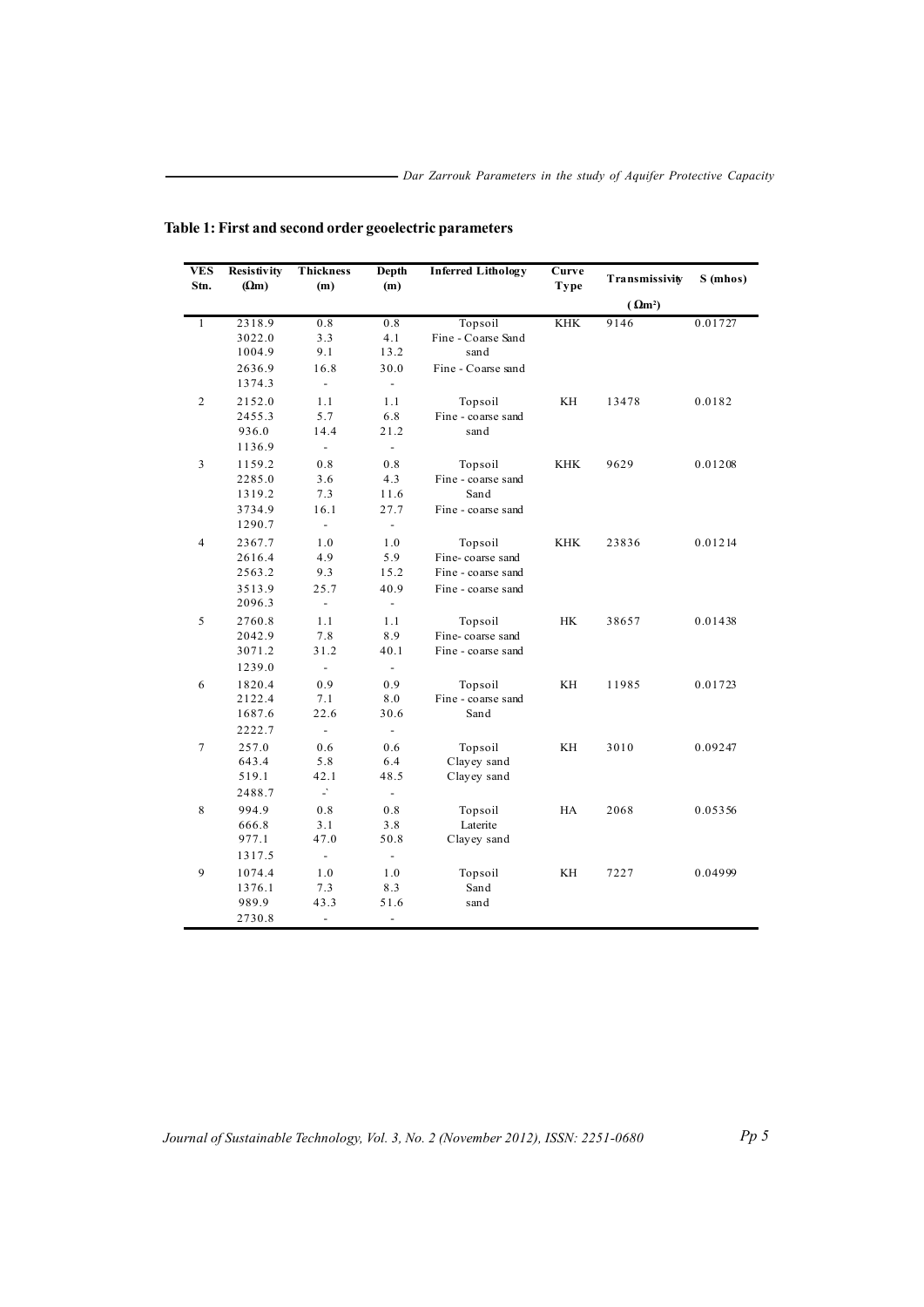| <b>Transmissivity Range</b>                                                                               | <b>Transmissivity Potentials</b> |
|-----------------------------------------------------------------------------------------------------------|----------------------------------|
| Greater than $500 \text{m}^2/\text{dy}$ (5.79 x 10 <sup>-3</sup> m <sup>2</sup> /s)                       | High Potential                   |
| Between 50 and 50 m <sup>2</sup> /dy (5.58 x10 <sup>-3</sup> and 7.39x10 <sup>-3</sup> m <sup>2</sup> /s) | Moderate Potential               |
| Between 5 and 50 m2/dy (9.06 x 10 <sup>-3</sup> and 5.50 x 10 <sup>-3</sup> m <sup>2</sup> /s)            | Low Potential                    |
| Between 0.5 are 5 m <sup>2</sup> /dy (5.01x10 <sup>-3</sup> and 5.58 10 <sup>-3</sup> m <sup>2</sup> /s)  | Very low potential               |
| Below $0.5m^2$ /dy $(5.01 \times 10^{-3} \text{ m}^2/\text{s})$                                           | Negligible flat                  |

Table 2: Standard for Transmissivity (T) (after Gheorghe, 1978)

ETAKE ST  $\hat{A}$  $\hat{\Delta}$  $5.8^9$ △ **ERBRU**  $\mathbf{s}$  $5.75$ <sup> $<sup>c</sup>$ </sup></sup>  $\Delta$  ves10  $\blacktriangle$ .<br>. а  $\mathbf{v}$ OFOROH ST **MARKET**  $\overline{\triangle}$  vess OROGUN MEYOR RE VES1  $5.7^{6}$ ⋝  $VES1$ Latitude 8000 AGBARHA<br>TOWN 8000  $5.65$ <sup>1</sup> **TOLARD** 14000 ⁄ี*40*oy∈s VES4 20000 AVE  $5.6^{C}$ Japan **ROODSE** *JAEI* 3208 5.55  $6.3^\circ$  $6.1^{\circ}$  $6.15^{\circ}$  $6.2^\circ$  $6.25^{\circ}$ Legend Longitude  $\sqrt{\Delta}$ **VES Stations**  $\overline{\circ}$  $\frac{1}{500}$  $\frac{1}{10}$ om Contour interval = 2000 ohm.m2  $\boxed{\neg}$ 

**Figure 3: Aquifer Transmissivity map**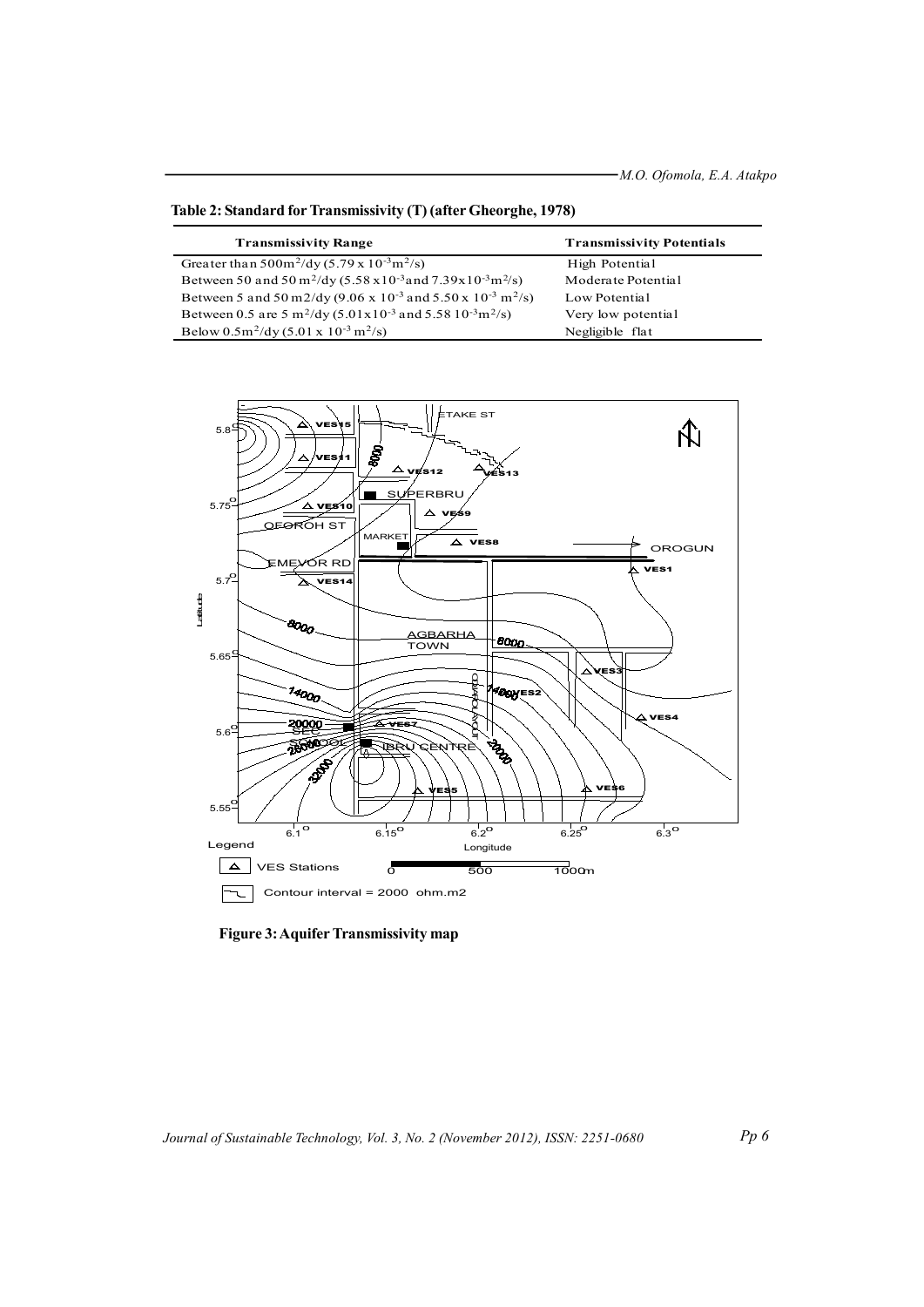*F* Dar Zarrouk Parameters in the study of Aquifer Protective Capacity

# $$

Determination of the first and second order geoelectric parameters using the vertical electrical sounding has helped to delineate aquiferous zones and also to study the protective capacity of the overburden materials in the area. A total of 15 VES stations distributed evenly in the study area was occupied. The general lithology is mainly sands of various grades with no delineable intercalating clay impermeable bed. The area is characterised by low longitudinal unit conductance values, giving rise to low protective capacity of the overburden materials which are mainly sands

of different grades, which makes the aquifer vulnerable to contamination in the event of pollution in the area. Also, the high aquifer transmissivity values recorded implies an enhancement of the migration of contaminant within the groundwater system.

With the results of this study, there is the likelihood that the groundwater quality in the area may have been impaired and therefore it is advised that groundwater monitoring wells should be provided for contaminant loads and water quality analysis.

### **REFERENCES**

- **ATAK OP , A E. . a dn AY LO IBA , A.E. (2 00 8 .)** Evaluation of aquifer vulnerability and the protective capacity in some oil producing communities of western Niger Delta. *Environmentalist* (2009) **29**: 310 - 317
- **ELMONTE, S.J., ENRIGUEZE, J.O.** and **ZAMORA, M.A.** (2004). Geophysica *International*, 44(3), 283-300.
- **EHIRIM, C.N. and NWANKWO, C.N. (2010).** Evaluation of aquifer characteristics and groundwater quality using geoelectric method in Choba, Port Harcourt. Archives *of Appl ei d Sc ei n ec Re es a cr h,* **2**(2 :) 39 -6 403.
- $EHHIM, C.N., EBENIRO, J.O.$  and  $D.A.$  OGWU (2009). A Geophysical and Hydro-Physiochemical Study of the Contaminant Impact of a Solid Waste Landfill (SWL) in Port Harcourt Municipality, Nigeria. *Pacific Journal of Science and Technology*, **10**(2) 596 – 603.
- $EKWE$ , A.C., ONU, N.N. and ONUOHA, K.M. **(2006).** Estimation of aquifer hydraulic characteristics from electrical sounding data: the case of middle Imo River basin

aquifers, south-eastern Nigeria. *Journal of Spatial Hydrology*,  $6(2)$  121-132.

- **GHEORGHE, A. (1978)**. Processing and synthesis of hydrological data. Abacus *Press*, Tumbridge Wells, Kant.
- **HENRIET, J.P.** (1976). Direct application of the Dar-Zarrouk parameters in groundwater surveys. Geophys Prospect 24:344-353
- **ILOEJE, M.P.** (1981). A New Geography of Nigeria. Longman: Nigeria. 26-28.
- **KOEFEOD, O. (1979).** Geosounding Principles, 1. Resistivity Sounding Measurements. *<i>Elsevier Scientific Publishing Comp.:* Amsterdam, The Netherlands. 275.
- $KELLER, G, V.$  and  $FRISCHKNECHT, F.C.$ **(1966).** Electrical Method of geophysical prospecting, *pergamon press*, Pp 91-198.
- **LO A PAD O,M. ,.I M HO A MM ED,M.Z,A OED YE, O. .O a dn A ED T ALO , B. .A ( 002 4).** Geoelectrical investigation of the Ondo State Housing Coporation Estate, Ijapo Akure Southwestern Nigeria. *Journal of Mining and Geology*  $40(1)$ : 41-48